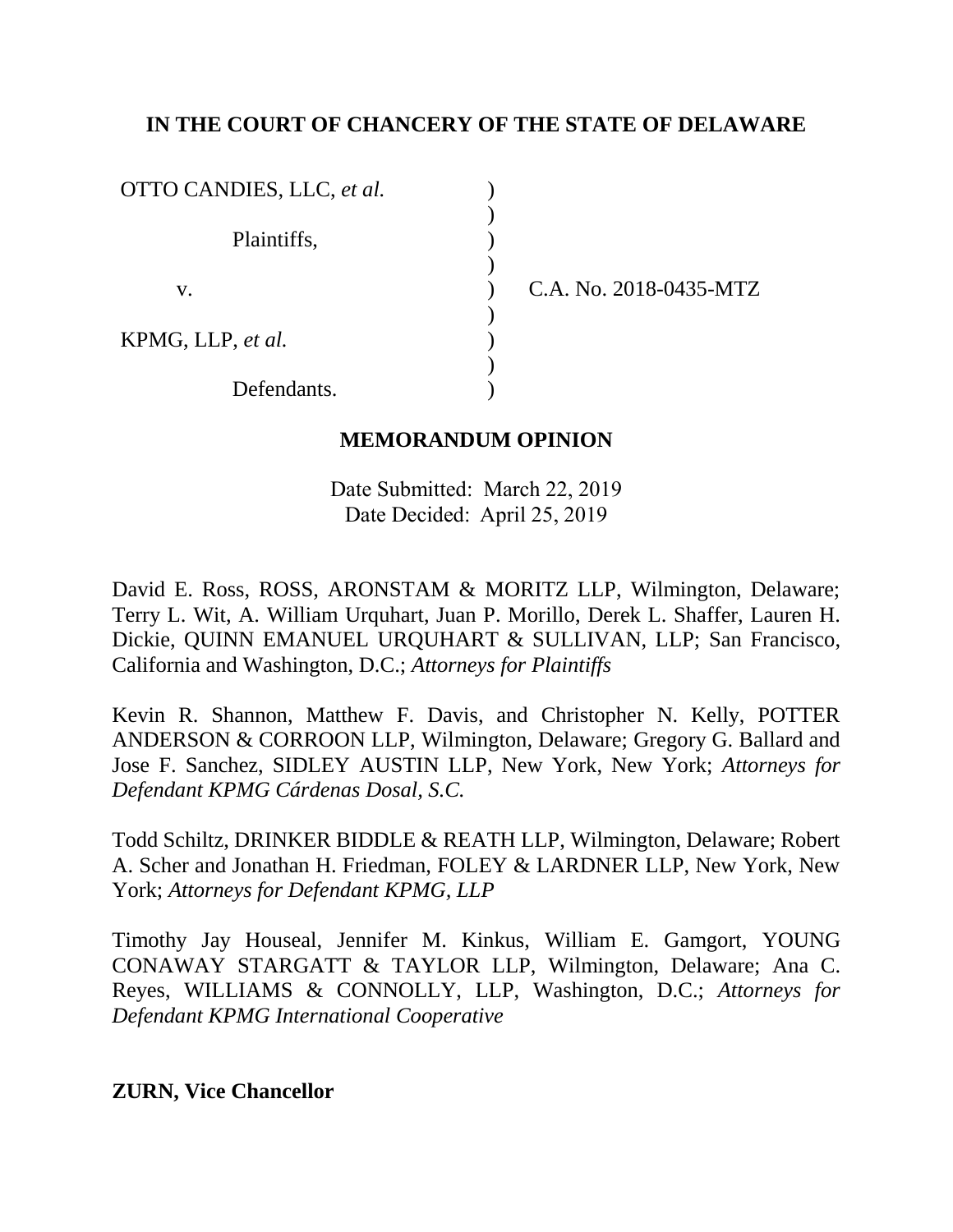Peculiar facts can prod the limits of otherwise routine court rules. This case provides one such example: namely, whether this Court's specific rules on amendments apply when parties transfer a fully briefed motion from another Delaware court. Plaintiffs initially filed this action in the Superior Court, where the parties briefed and argued motions to dismiss. The Superior Court held that it lacked subject matter jurisdiction and plaintiffs transferred the case, along with the motions as briefed in the Superior Court, to this Court under 10 *Del. C.* § 1902. On February 28, 2019, this Court issued a memorandum opinion dismissing plaintiffs' complaint for lack of personal jurisdiction and for failure to state a claim.<sup>1</sup>

Court of Chancery Rule 15(aaa) requires plaintiffs faced with a motion to dismiss for failure to state a claim to either amend their complaint instead of opposing the motion, or else stand firm and face a dismissal with prejudice if they lose. The Superior Court has no corollary requirement. To inform whether plaintiffs' dismissals are with or without prejudice, this Court's opinion requested supplemental briefing on the applicability of Rule 15(aaa) to fully briefed dispositive motions transferred under Section 1902.

I conclude that Rule 15(aaa), or the policies that motivate it, apply when a complaint is transferred to this Court subject to a fully briefed motion seeking

<sup>1</sup> *Otto Candies, LLC v. KPMG LLP*, 2019 WL 994050, at \*2-6 (Del. Ch. Feb. 28, 2019).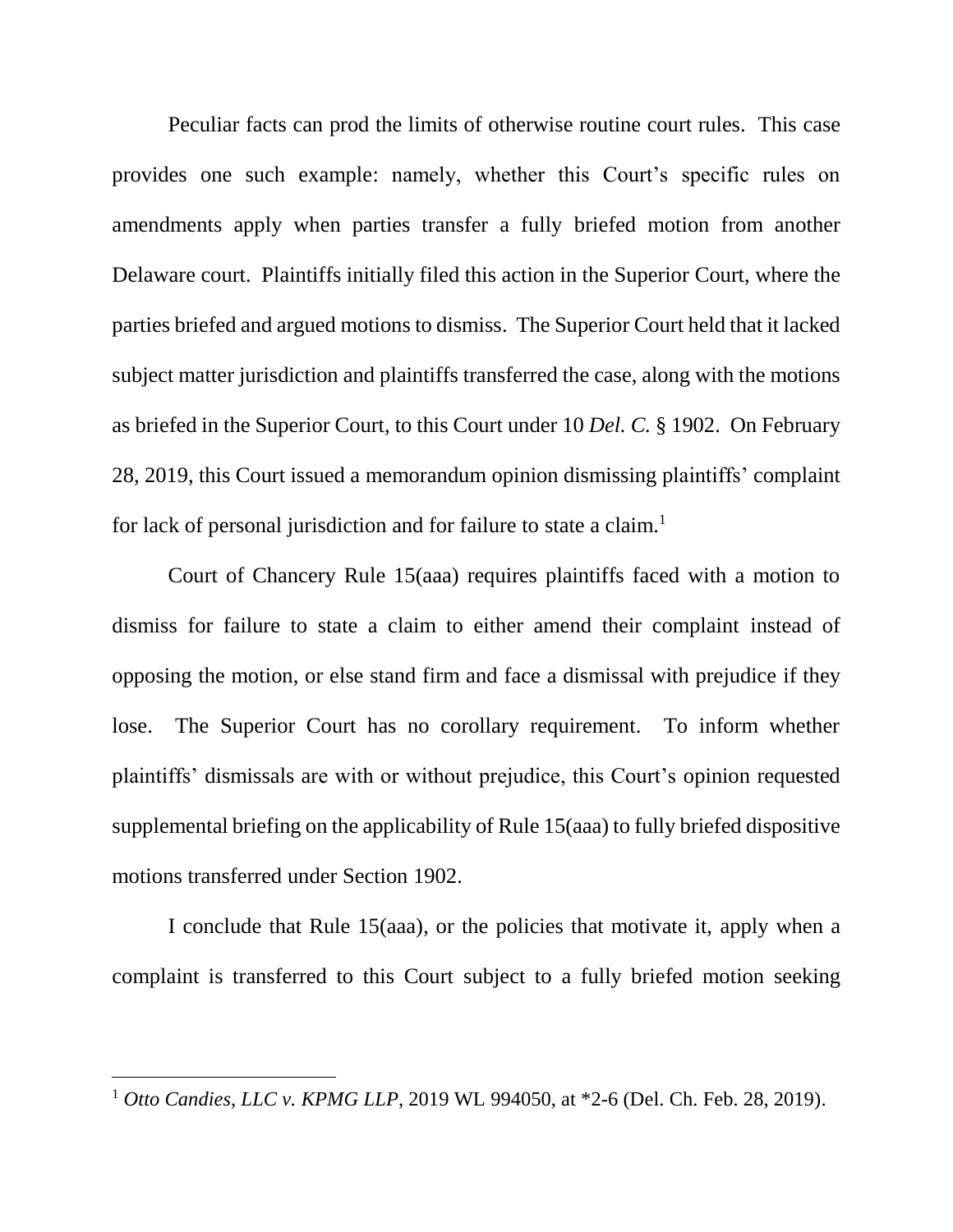dismissal under Rules 12(b)(6) or 23.1. Transferring plaintiffs must either seek leave to amend or stand firm on their complaint and risk dismissal with prejudice under Rule 15(aaa). However, because the parties in this action were the first to confront this issue, the interests of justice require a mulligan. Extinguishing plaintiffs' claims with prejudice under Rule 15(aaa) would be unduly penal under the circumstances, and so their claims are dismissed without prejudice under the good cause exception to Rule 15(aaa). Plaintiffs may move to amend.

#### **I. BACKGROUND**

I refer readers to the background section of the prior opinion in this case for a full recitation of the facts.<sup>2</sup> Here, I provide only a brief overview of the procedural posture relevant to my decision.<sup>3</sup>

Plaintiffs filed their complaint on February 26, 2016 in the Superior Court. 4 On June 27, 2016, Defendants separately moved to dismiss (the "Motions to Dismiss"). The parties stayed briefing on the Motions to Dismiss for more than a year as they litigated complex personal jurisdictional disputes that culminated in a series of protective orders, a ruling from the appointed Special Master on the scope

<sup>2</sup> *Otto Candies*, 2019 WL 994050, at \*2-6. I also import any defined terms from that opinion.

<sup>3</sup> *See Otto Candies, LLC v. KPMG LLP*, C.A. No. N16C-02-260 PRW CCLD (Del. Super. Ct.) [hereinafter Superior Court Action].

<sup>4</sup> Superior Court Action, D.I. 1.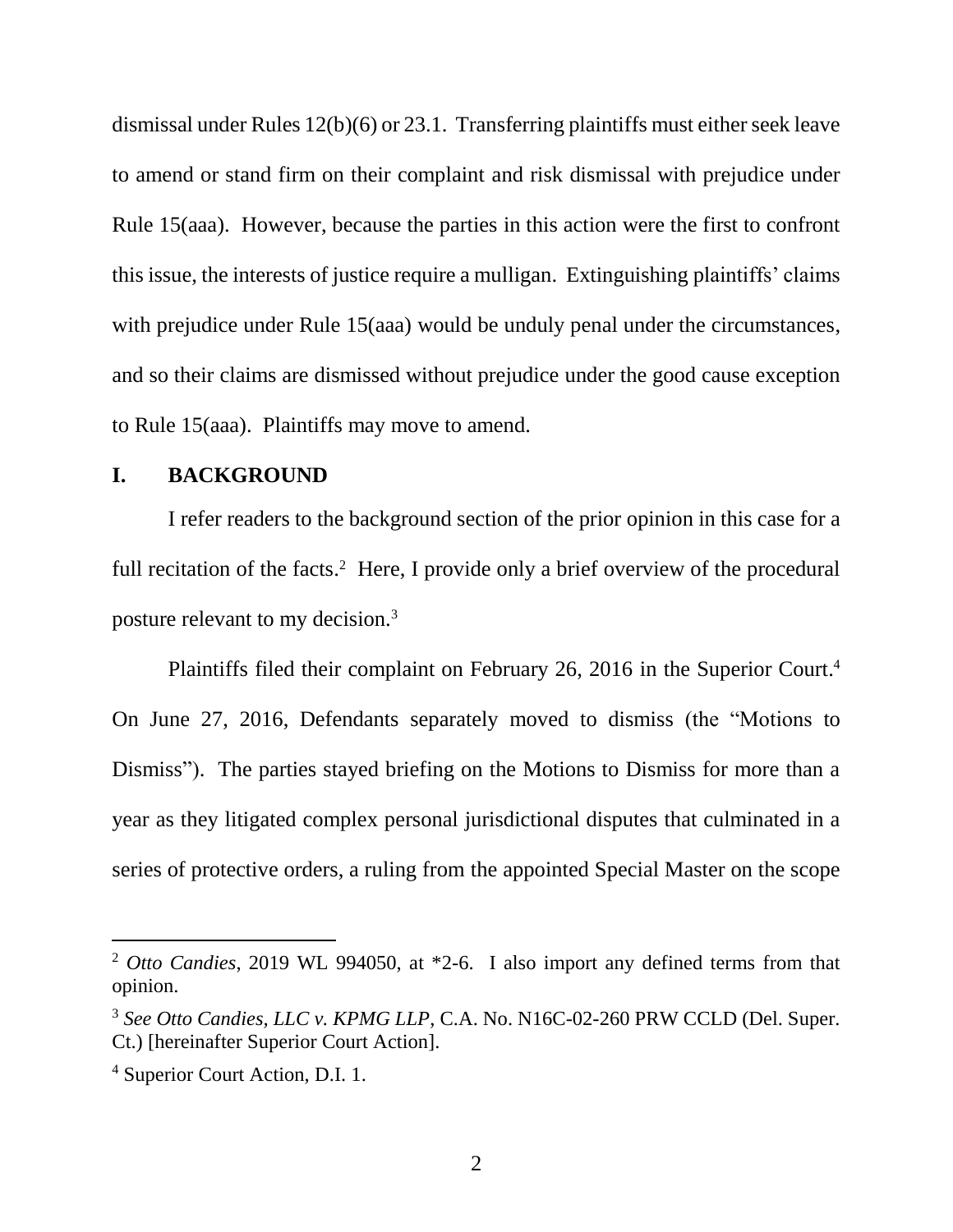of personal jurisdiction, and a decision from the Superior Court adopting the Special Master's decision in full.<sup>5</sup> With the personal jurisdiction issues settled and jurisdictional discovery complete, Plaintiffs opposed the Motions to Dismiss on September 13, 2017.<sup>6</sup> Defendants filed reply briefs on November 13 and 14, 2017.<sup>7</sup>

The parties' briefing on the Motions to Dismiss totaled 271 pages, excluding exhibits and affidavits. Defendants sought dismissal on a number of grounds, including that the Superior Court lacked subject matter jurisdiction to hear Plaintiffs' claims for negligent representation, which are typically heard in the Court of Chancery. On December 4, 2017, the Superior Court heard argument on the Motions to Dismiss. On December 15, 2017, Plaintiffs filed a motion for judicial notice of certain materials that purportedly "would be relevant to a proposed amended complaint should Defendants' motions to dismiss not be denied and Plaintiffs be granted leave to replead."<sup>8</sup> On April 25, 2018, the Superior Court ruled that it lacked subject matter jurisdiction to hear negligent misrepresentation claims, and permitted Plaintiffs the opportunity to transfer venue to this Court under Section 1902.<sup>9</sup>

<sup>5</sup> *Otto Candies*, 2019 WL 994050, at \*3-5.

<sup>6</sup> Superior Court Action, D.I. 99.

<sup>7</sup> Superior Court Action, D.I. 104-109.

<sup>8</sup> Superior Court Action, D.I. 113 ¶ 1.

<sup>9</sup> *Otto Candies, LLC v. KPMG LLP*, 2018 WL 1960344, at \*4 (Del. Super. Ct. Apr. 25, 2018). The Superior Court denied Plaintiffs' motion for judicial notice as mooted by its jurisdictional ruling. *Id.* at \*5.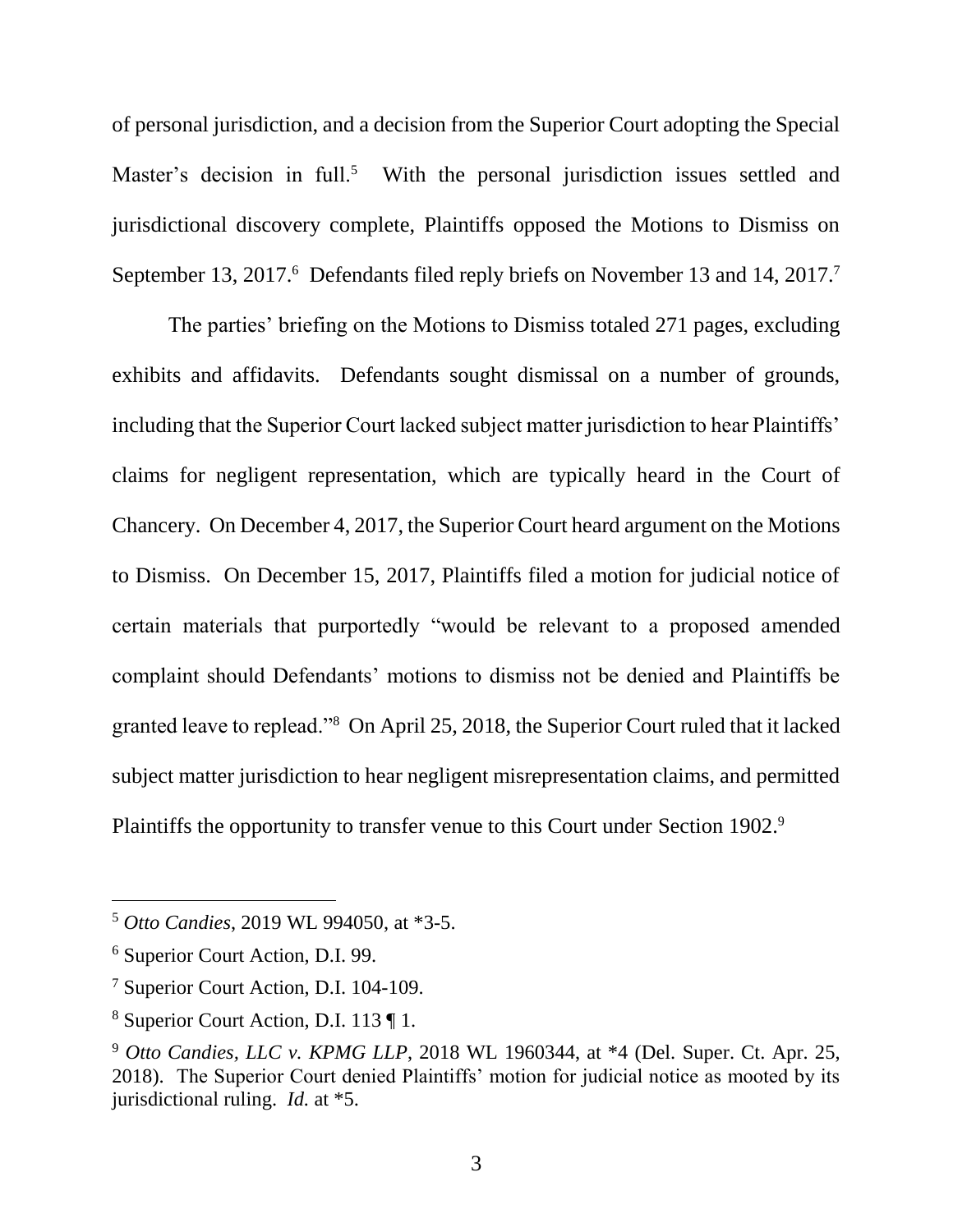On June 13, 2018, Plaintiffs re-filed their complaint in this Court with minor amendments to bring the complaint in line with our procedural rules. In a joint letter accompanying that transfer, the parties stated:

While the Superior Court held that it lacked subject matter jurisdiction over plaintiffs' claims, it did not rule on other issues defendants raised in their pending motions to dismiss . . . . Those issues remain outstanding. . . . The parties respectfully request that Your Honor rule on the motion to dismiss issues that remain outstanding.<sup>10</sup>

The parties also transferred the motion for judicial notice from the Superior Court, and Plaintiffs filed a second motion for judicial notice of materials that, as in the first motion, purportedly "would be relevant to any proposed amended complaint, should one be occasioned by this Court's ruling on Defendants' motions to dismiss."<sup>11</sup> Defendants' opposition to the second motion for judicial notice raised the question of Rule 15(aaa)'s applicability to any amended complaint for the first time in this action. $12$ 

I heard argument on November 7, 2018. 13 At argument, I denied the motions for judicial notice as unripe because they were framed in the context of a yet-unfiled amended complaint. On February 28, 2019, I granted the Motions to Dismiss and dismissed Plaintiffs' claims under Rules 12(b)(2) and 12(b)(6) for lack of personal

 $10$  D.I. 2 at 2.

 $^{11}$  D.I. 45 ¶ 1.

<sup>12</sup> D.I. 56 ¶ 10 n.7.

<sup>&</sup>lt;sup>13</sup> I refer to the hearing transcript as the "Hearing Tr."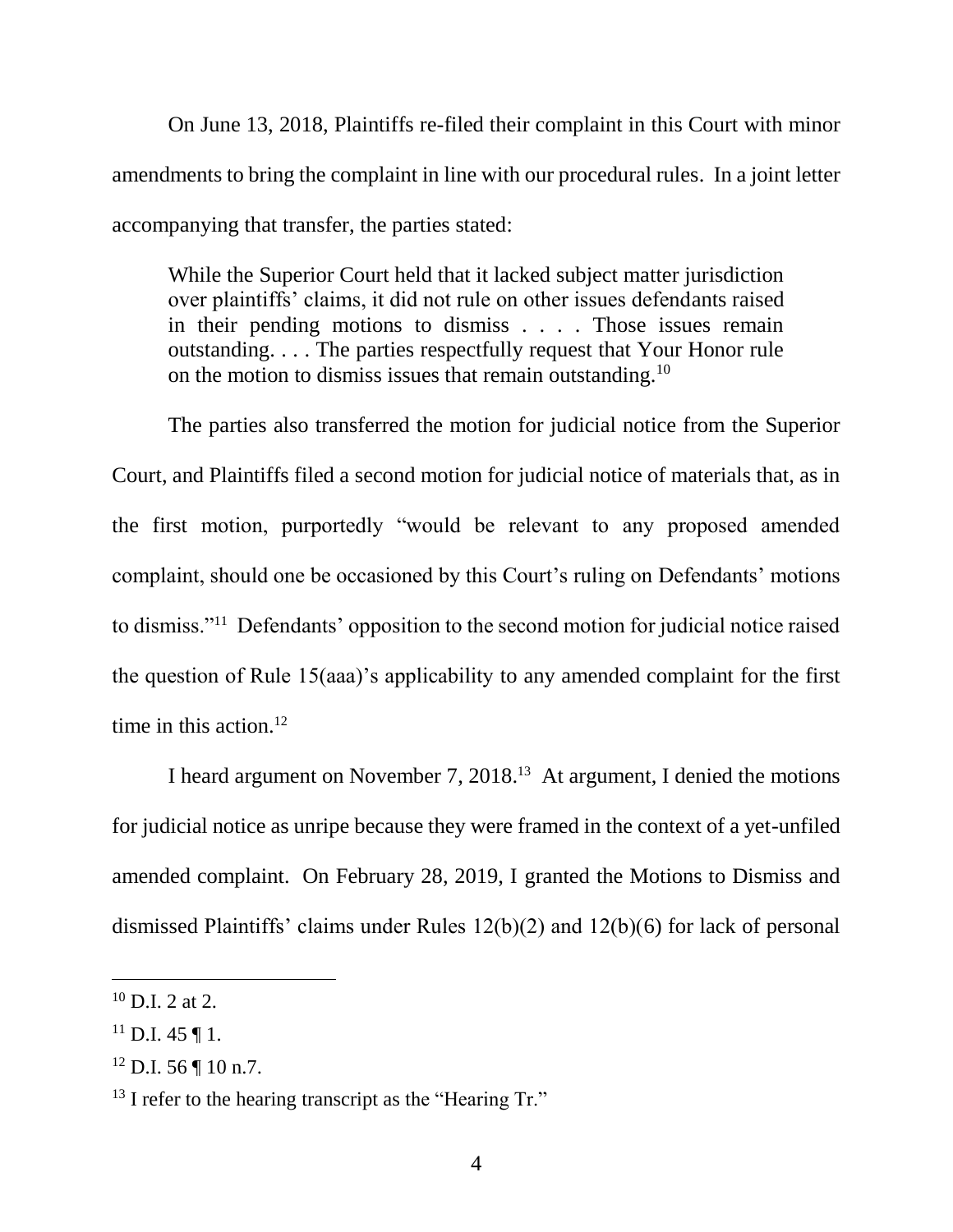jurisdiction and failure to state a claim. However, in light of the parties' skirmishes on Rule 15(aaa), I requested supplemental briefing on its application and whether the dismissals should be with or without prejudice. On March 22, the parties filed their submissions.<sup>14</sup>

## **II. ANALYSIS**

# **A. Rule 15(aaa) And Its Policies Apply, But Plaintiffs Have Shown Good Cause To Prevent Dismissal With Prejudice.**

Rule 15(aaa) requires parties to make a choice when faced with a motion to

dismiss under Rules 12(b)(6) or 23.1: amend or stand firm.

In the event a party fails to timely file an amended complaint or motion to amend . . . and the Court thereafter concludes that the complaint should be dismissed under Rule 12(b)(6) or 23.1, such dismissal shall be with prejudice . . . unless the Court, for good cause shown, shall find that dismissal with prejudice would not be just under all the circumstances.<sup>15</sup>

"The purpose of Rule 15(aaa) was to curtail the number of times that the Court

of Chancery was required to adjudicate multiple motions to dismiss the same

action."<sup>16</sup> Accordingly, "[t]he rule is intended to conserve litigants' and judicial

<sup>&</sup>lt;sup>14</sup> D.I. 77 (Defendants), 78 (Plaintiffs).

<sup>15</sup> Ct. Ch. R. 15(aaa).

<sup>16</sup> *Braddock v. Zimmerman*, 906 A.2d 776, 783 (Del. 2006).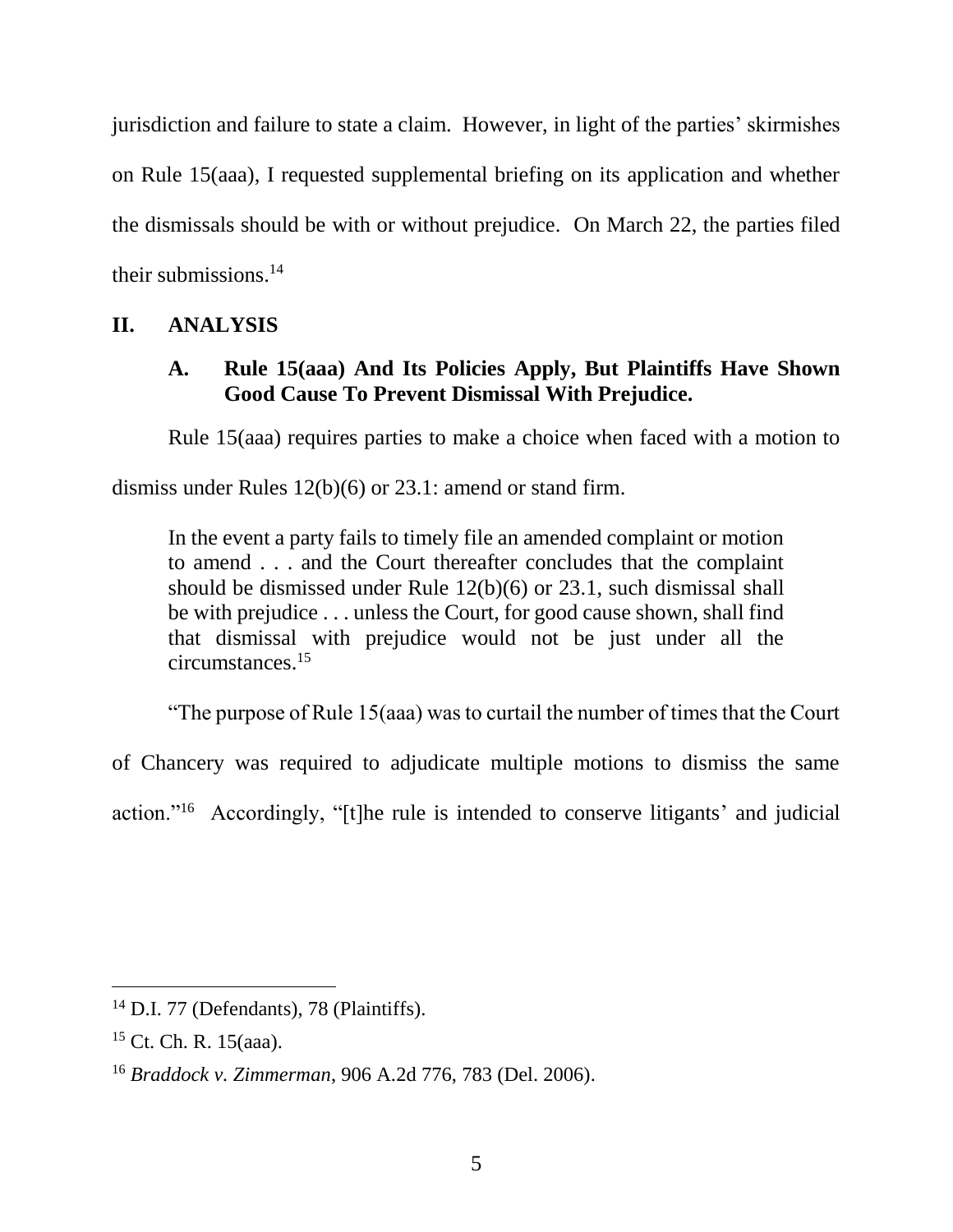resources by discouraging a party from briefing a dispositive motion before filing an amended complaint." 17

Plaintiffs initially filed their complaint in the Delaware Superior Court, which has no corollary to Rule 15(aaa). When the Superior Court agreed with Defendants that it lacked subject matter jurisdiction, it did so without reaching any other substantive arguments in the Motions to Dismiss. Under Section 1902, Plaintiffs elected to transport the Motions to Dismiss and their briefing whole-cloth from Superior Court to this Court. The parties understood that transferring to this Court required compliance with this Court's Rules.<sup>18</sup>

Had Plaintiffs filed in this Court to begin with, Rule 15(aaa) would have required them to either stand on their complaint or amend in response to the Motions to Dismiss. The question now is whether Rule 15(aaa) applies where (i) a fully briefed motion to dismiss under Rule 12(b)(6) is transferred from Superior Court to this Court, and (ii) plaintiffs elect to stand on that briefing and their complaint rather than seek leave to amend promptly upon transfer. I hold that it does.

<sup>17</sup> *E. Sussex Assocs., LLC v. W. Sussex Assocs., LLC*, 2013 WL 2389868, at \*1 (Del. Ch. June 3, 2013).

<sup>&</sup>lt;sup>18</sup> *See generally D.I. 1* (modifying complaint to comply with Court Rules); D.I. 2 (joint letter from the parties requesting that the Court "rule on the motion to dismiss issues that remain outstanding"); 10 *Del. C.* § 1902.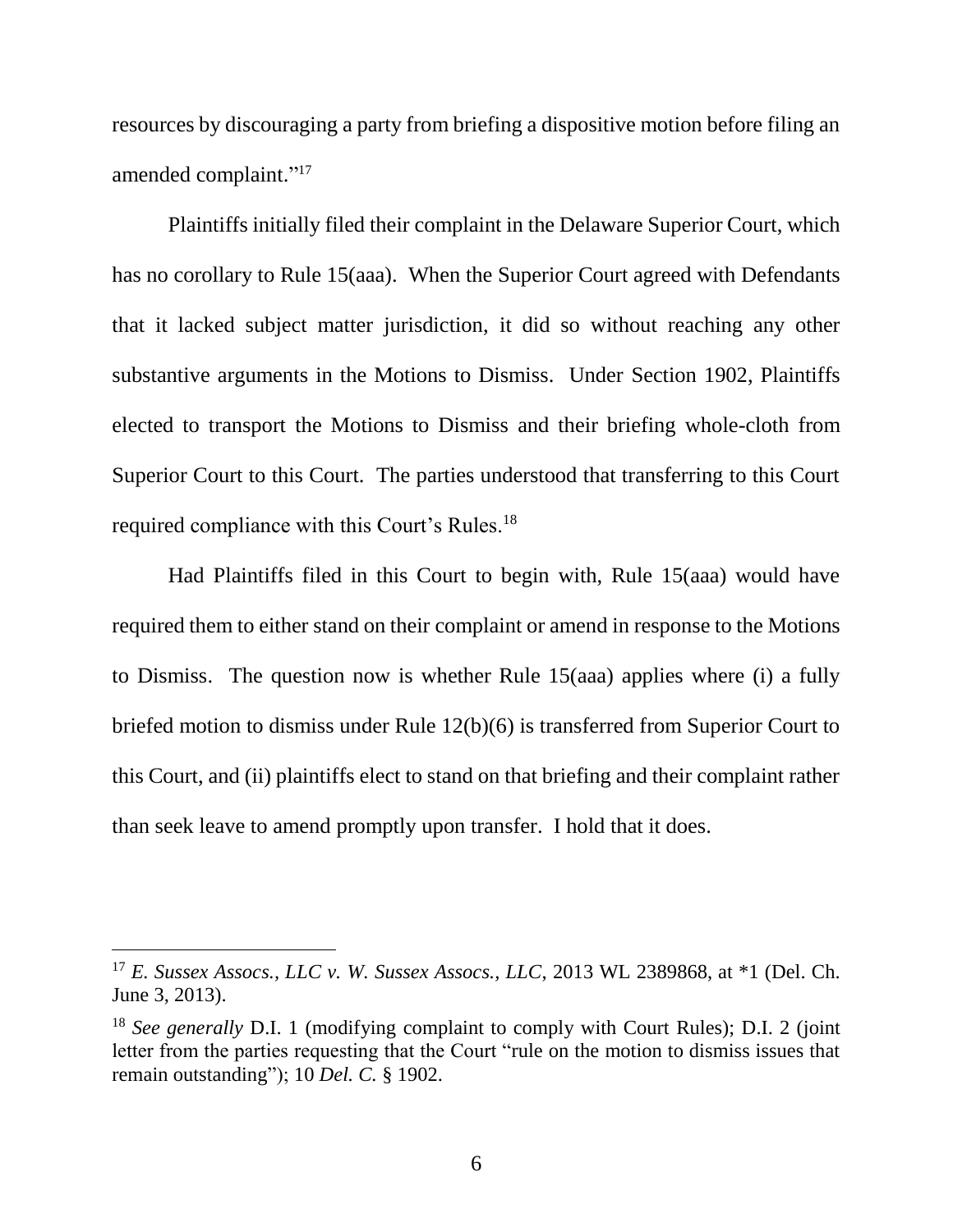Plaintiffs argue that Rule 15(aaa) cannot apply because it demands that parties make their choice to amend or stand firm "no later than the time such party's answering brief in response to [a relevant motion] is due to be filed," and that deadline was never triggered in this Court because the parties transferred the fully briefed dispute from the Superior Court.<sup>19</sup> While I recognize that Rule 15(aaa) does not squarely map on to a motion transferred under Section 1902, this Court has discretion to conform the transferred case "to law and to the rules and practice of [this] court, and may by rule or special order provide for amendments in pleadings and for all other matters concerning the course of procedure for hearing and determining the cause as justice may require."<sup>20</sup> Even if Rule  $15(aaa)$ 's procedures were not triggered, in my view, its underlying policies should apply on these facts to "curtail the number of times that the Court of Chancery [is] required to adjudicate multiple motions to dismiss the same action."<sup>21</sup> The spirit of Rule 15(aaa) demands that parties transferring to this Court with a fully briefed motion to dismiss must either promptly move to amend, or else stand on their papers and risk a dismissal with prejudice. Requiring an amendment after transfer does not penalize parties for

<sup>19</sup> D.I. 78 at 3.

<sup>20</sup> 10 *Del. C.* § 1902.

<sup>21</sup> *Braddock*, 906 A.2d at 783; *see also E. Sussex Assocs.*, 2013 WL 2389868, at \*1.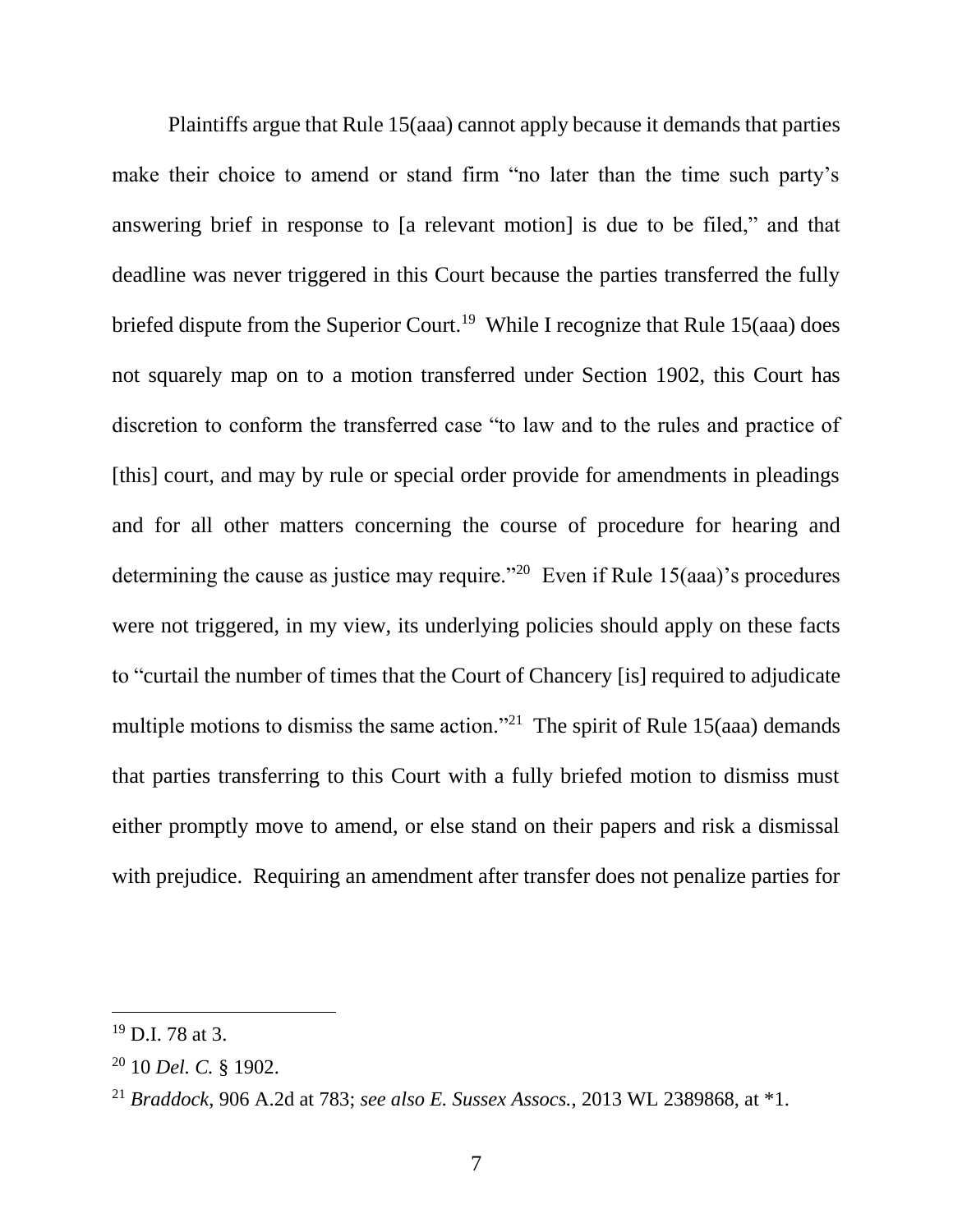beginning their case in a different Delaware court. But it does oblige them to timely conform to this Court's rules and policies once they arrive.

Rule 15(aaa) only permits a dismissal without prejudice where "the Court, for good cause shown, [finds] that dismissal with prejudice would not be just under all the circumstances."<sup>22</sup> Plaintiffs attempt to show good cause by arguing a lack of notice that the Rule  $9(b)$  pleading standard might apply to their claims.<sup>23</sup> But Defendants repeatedly pressed to apply Rule 9(b) in their motions to dismiss before the Superior Court, so Plaintiffs were aware of those arguments even before transferring. Plaintiffs could have sought leave to amend to address any concerns regarding Rule 9(b) either in the Superior Court or upon transfer to this Court. Nor is Rule 15(aaa) rendered unjust by Plaintiffs' proffered bevy of amendments to shore up the complaint's deficiencies.<sup>24</sup> Nearly every plaintiff who receives a decision dismissing their complaint will have a better idea of how to improve their pleading. Rule 15(aaa) exists to avoid that scenario and force plaintiffs to make their call: amend or stand.<sup>25</sup>

<sup>22</sup> Ct. Ch. R. 15(aaa); *see also TVI Corp. v. Gallagher*, 2013 WL 5809271, at \*22-23 (Del. Ch. Oct. 28, 2013) (applying Rule 15(aaa) good cause exception where plaintiffs mistakenly filed wrong pleading).

 $23$  D.I. 78 at 4.

 $24$  D.I. 78 at 4-5.

<sup>25</sup> *Braddock*, 906 A.2d at 783; *E. Sussex Assocs.*, 2013 WL 2389868, at \*1.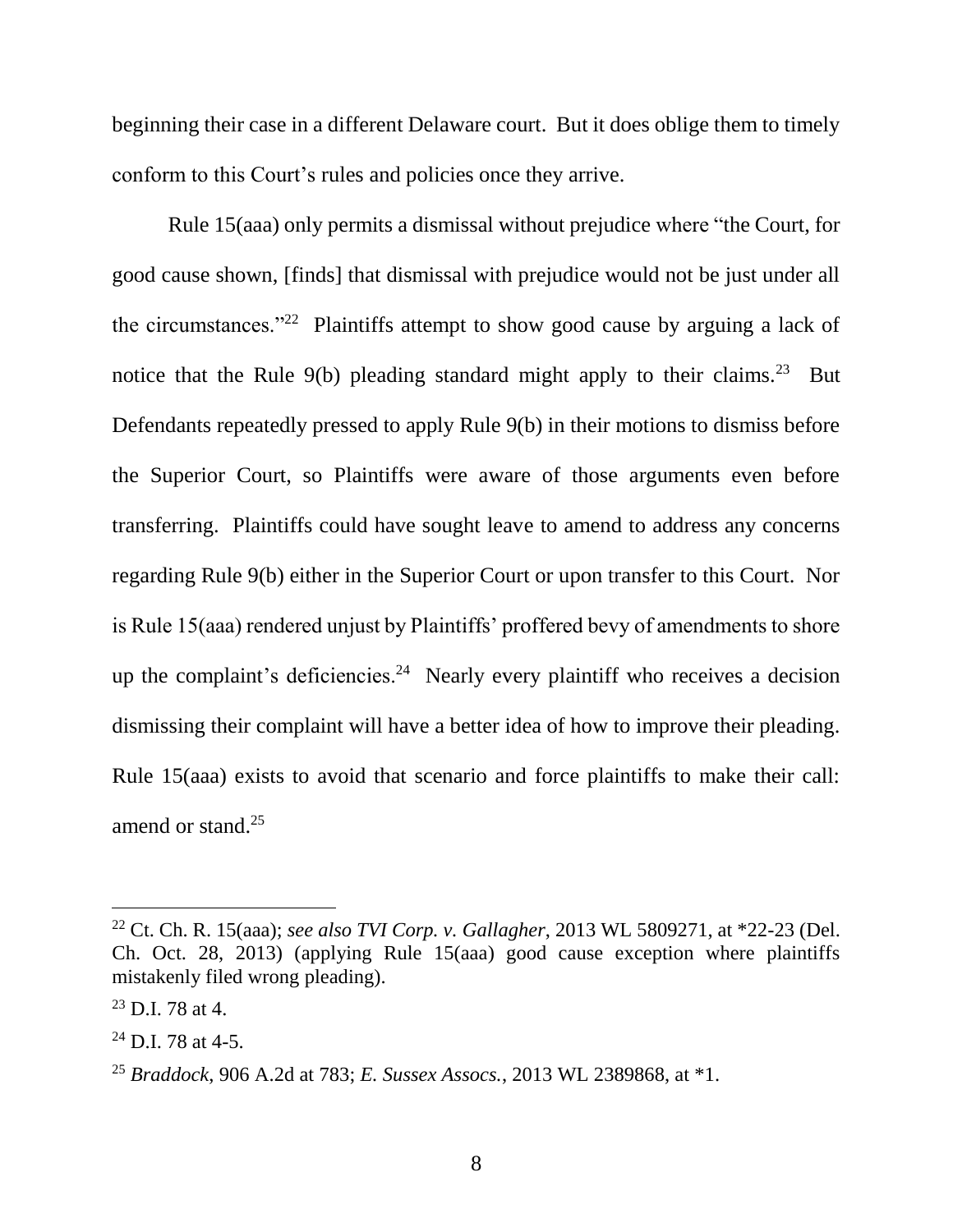Nonetheless, I find that dismissal of the claims in this case with prejudice would be unjust for a different reason. Rule 15(aaa)'s application to a fully briefed motion to dismiss transferred to this Court under Section 1902 is an issue that has yet to be resolved—or apparently even raised—in a written Delaware decision. 26 Although Plaintiffs would have been wise to seek clarification on the application of Rule 15(aaa), or even seek leave to amend out of caution in light of their multiple motions for judicial notice contemplating stronger pleadings, I recognize that the parties were in uncharted waters. On these unique facts, the policies underlying Rule 15(aaa) yield to the Court's broader policy of liberal amendments.<sup>27</sup>

I conclude dismissal with prejudice is unduly penal where Plaintiffs failed to predict the answer to this undecided procedural question. This Court has applied Rule 15(aaa)'s good cause exception where, for instance, it found that plaintiffs had made a good faith error in filing an incorrect complaint.<sup>28</sup> I believe Plaintiffs likewise operated in good faith while in the shadow of a murky and dispositive legal issue. I apply the good cause exception to dismiss Plaintiffs' claims without

<sup>&</sup>lt;sup>26</sup> The parties have not identified a case resolving this scenario, nor have I found one. The closest instance appears to be *Reed v. Withers*, where Vice Chancellor Glasscock required a motion to amend from a plaintiff who added new substantive allegations to a complaint that was transferred from the Superior Court and subject to a fully briefed motion to dismiss in that Court. *See* C.A. No. 8395-VCG (Del. Ch. Apr. 25, 2013).

<sup>27</sup> *See* Ct. Ch. R. 15(a) (requiring that "leave shall be freely given when justice so requires").

<sup>28</sup> *TVI Corp.*, 2013 WL 5809271, at \*22-23.